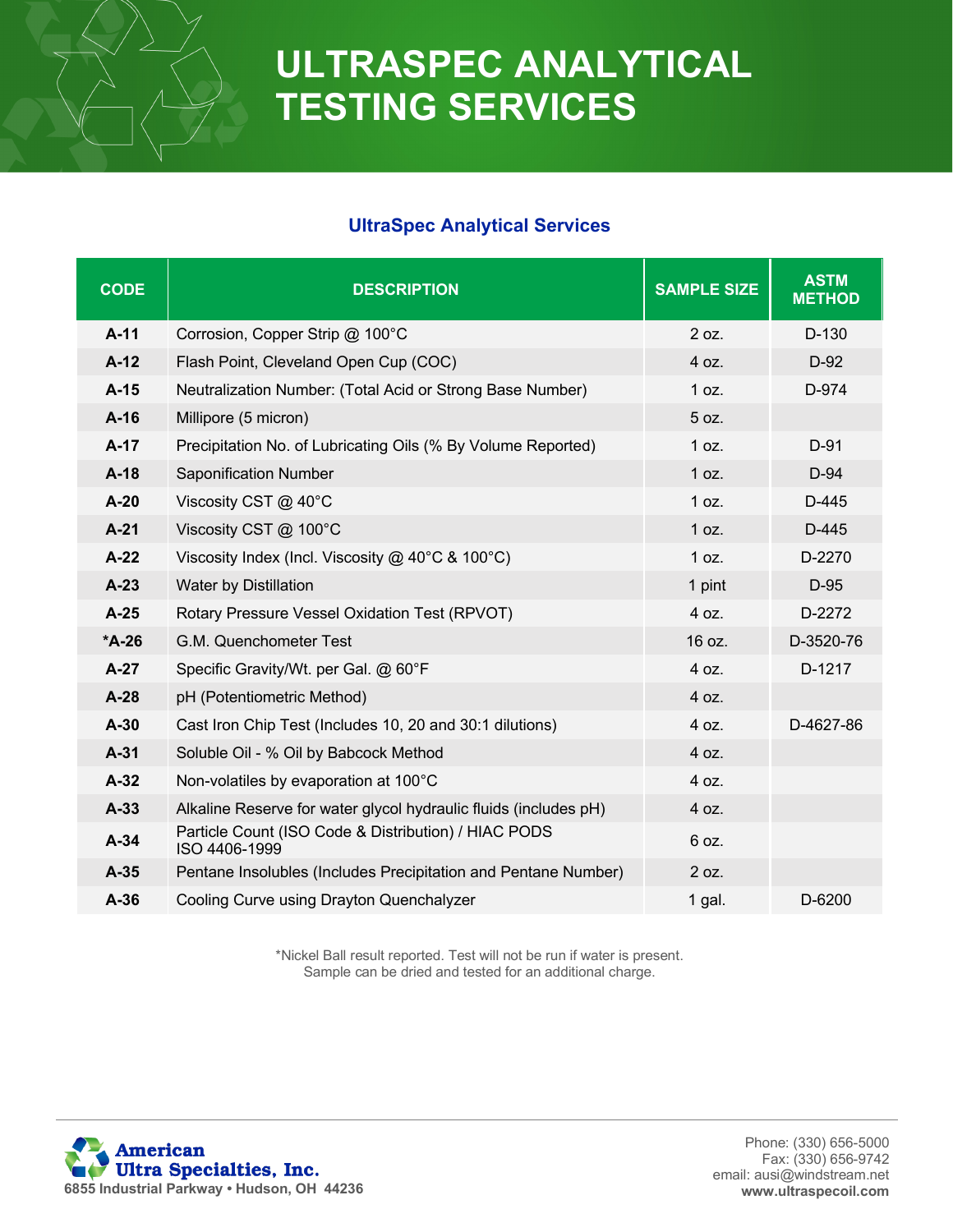

# **ULTRASPEC ANALYTICAL TESTING SERVICES**

### **X-Ray Analysis for Elements**

**B – Qualitative Series** (Solids & Liquids) **C – Quantitative Series** (Petroleum-based liquids only)

| <b>CODE</b> | <b>TEST DESCRIPTION</b>                                                                          | <b>SAMPLE</b><br><b>SIZE</b> |
|-------------|--------------------------------------------------------------------------------------------------|------------------------------|
| $B-01$      | Testing of Elements (From Aluminum to Uranium)<br>Individual by Request                          | 1 oz.                        |
| $C-01$      | % Chlorine                                                                                       | 1 oz.                        |
| $C-02$      | % Sulfur                                                                                         | 1 oz.                        |
| $C-03$      | % Sulfur: Total and Active                                                                       | 40z                          |
| $C-04$      | % Sulfur and Chlorine Combined                                                                   | 40z                          |
| $C-05$      | % Chlorine plus Sulfur (Total and Active)                                                        | 1 oz.                        |
| $C-06$      | Trace Metals and Standard Anti-Wear Additives for hydraulic oils (%P, %S, %Ca,<br>%Fe, %Cu, %Zn) | 1 $oz.$                      |
| $C-07$      | Trace Metals and Standard EP (Extreme Pressure)<br><b>Additives for Gear Oils</b>                | 1 oz.                        |
| $C-09$      | % Calcium                                                                                        | 1 oz.                        |

Testing of other Elements on request (depending on standards availability), prices on request.

| <b>COATING / RUST PREVENTATIVE</b> |                                                                                                              |                              |
|------------------------------------|--------------------------------------------------------------------------------------------------------------|------------------------------|
| <b>CODE</b>                        | <b>TEST DESCRIPTION</b>                                                                                      | <b>SAMPLE</b><br><b>SIZE</b> |
| $D-01$                             | Comparative test for effectiveness of oil type rust preventatives<br>(Cleveland Condensing Humidity Cabinet) | 4 oz.                        |
| $G-01$                             | Gas Chromatography PCB Determination EPA 8080 Method (Modified Single Scan)                                  | 1 oz.                        |